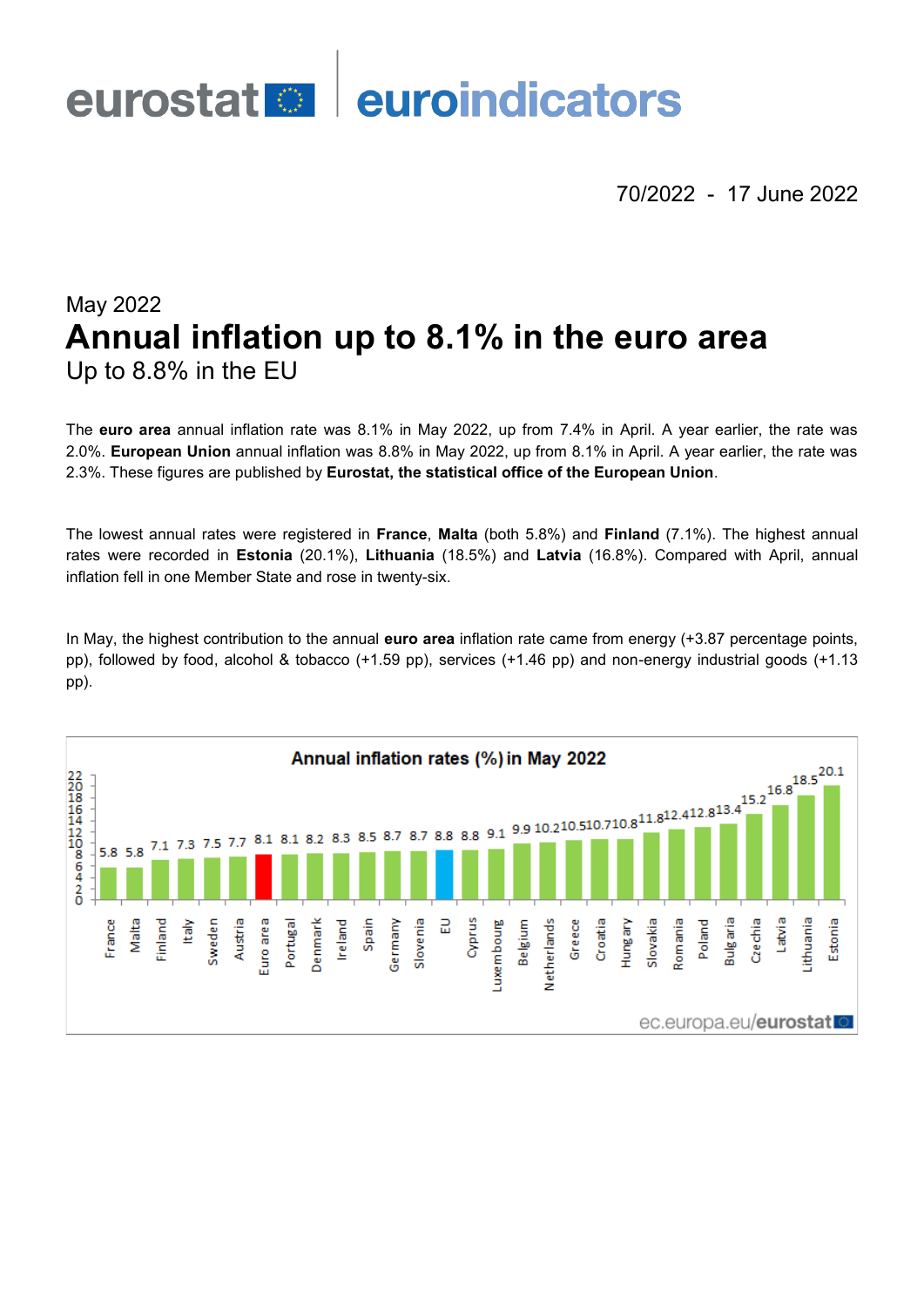## **Inflation rates (%) measured by the HICP**

|                    | <b>Annual rate</b> |               |               |                   |               |        |        |  | Monthly<br>rate |
|--------------------|--------------------|---------------|---------------|-------------------|---------------|--------|--------|--|-----------------|
|                    | May 21             | <b>Dec 21</b> | <b>Jan 22</b> | Feb <sub>22</sub> | <b>Mar 22</b> | Apr 22 | May 22 |  | May 22          |
| Euro area          | 2.0                | 5.0           | 5.1           | 5.9               | 7.4           | 7.4    | 8.1    |  | 0.8             |
| <b>EU</b>          | 2.3                | 5.3           | 5.6           | 6.2               | 7.8           | 8.1    | 8.8    |  | 1.0             |
| <b>Belgium</b>     | 2.5                | 6.6           | 8.5           | 9.5               | 9.3           | 9.3    | 9.9    |  | 0.8             |
| <b>Bulgaria</b>    | 2.3                | 6.6           | 7.7           | 8.4               | 10.5          | 12.1   | 13.4   |  | 1.3             |
| <b>Czechia</b>     | 2.7                | 5.4           | 8.8           | 10.0              | 11.9          | 13.2   | $15.2$ |  | 1.9             |
| <b>Denmark</b>     | 1.9                | 3.4           | 4.9           | 5.3               | 6.0           | 7.4    | 8.2    |  | $1.1$           |
| Germany            | 2.4                | 5.7           | 5.1           | $5.5\,$           | 7.6           | 7.8    | 8.7    |  | $1.1$           |
| <b>Estonia</b>     | 3.2                | 12.0          | 11.0          | 11.6              | 14.8          | 19.1   | 20.1   |  | 1.8             |
| Ireland            | 1.9                | 5.7           | 5.0           | 5.7               | 6.9           | 7.3    | 8.3    |  | $1.1$           |
| Greece             | $-1.2$             | 4.4           | 5.5           | 6.3               | 8.0           | 9.1    | 10.5   |  | 0.9             |
| <b>Spain</b>       | 2.4                | 6.6           | 6.2           | 7.6               | 9.8           | 8.3    | 8.5    |  | 0.7             |
| <b>France</b>      | 1.8                | 3.4           | 3.3           | 4.2               | 5.1           | 5.4    | 5.8    |  | 0.8             |
| Croatia            | 2.4                | 5.2           | 5.5           | 6.3               | 7.3           | 9.6    | 10.7   |  | 1.2             |
| <b>Italy</b>       | 1.2                | 4.2           | 5.1           | 6.2               | 6.8           | 6.3    | 7.3    |  | 0.9             |
| Cyprus             | 1.5                | 4.8           | 5.0           | 5.8               | 6.2           | 8.6    | 8.8    |  | 0.6             |
| Latvia             | 2.6                | 7.9           | 7.5           | 8.8               | 11.5          | 13.1   | 16.8   |  | 3.9             |
| Lithuania          | 3.5                | 10.7          | 12.3          | 14.0              | 15.6          | 16.6   | 18.5   |  | 2.2             |
| Luxembourg         | 4.0                | 5.4           | 4.6           | 7.8               | 7.9           | 9.0    | 9.1    |  | 0.6             |
| <b>Hungary</b>     | 5.3                | 7.4           | 7.9           | 8.4               | 8.6           | 9.6    | 10.8   |  | 1.7             |
| <b>Malta</b>       | 0.2                | 2.6           | 4.1           | 4.2               | 4.5           | 5.4    | 5.8    |  | 1.7             |
| <b>Netherlands</b> | 2.0                | 6.4           | 7.6           | 7.3               | 11.7          | 11.2   | 10.2   |  | $-0.8$          |
| <b>Austria</b>     | 3.0                | 3.8           | 4.5           | 5.5               | 6.6           | 7.1    | 7.7    |  | 0.7             |
| Poland             | 4.6                | 8.0           | 8.7           | 8.1               | 10.2          | 11.4   | 12.8   |  | 1.6             |
| Portugal           | 0.5                | 2.8           | 3.4           | 4.4               | 5.5           | 7.4    | 8.1    |  | 1.0             |
| Romania            | 3.2                | 6.7           | 7.2           | 7.9               | 9.6           | 11.7   | 12.4   |  | 1.2             |
| Slovenia           | 2.2                | 5.1           | 6.0           | 7.0               | 6.0           | 7.4    | 8.7    |  | 2.0             |
| Slovakia           | 2.0                | 5.1           | 7.7           | 8.3               | 9.6           | 10.9   | 11.8   |  | 1.4             |
| <b>Finland</b>     | 2.3                | 3.2           | 4.1           | 4.4               | 5.8           | 5.8    | 7.1    |  | 1.3             |
| Sweden             | 2.4                | 4.5           | 3.9           | 4.4               | 6.3           | 6.6    | 7.5    |  | $1.1$           |
| <b>Iceland</b>     | 3.3                | 3.9           | 4.3           | 4.4               | 5.0           | 5.6    | 5.4    |  | 0.6             |
| <b>Norway</b>      | 2.8                | 6.1           | 3.1           | 3.5               | 4.7           | 5.9    | 6.2    |  | 0.2             |
| <b>Switzerland</b> | 0.3                | 1.3           | 1.4           | 1.9               | 2.2           | 2.3    | 2.7    |  | 0.6             |

Source dataset: [prc\\_hicp\\_manr](https://ec.europa.eu/eurostat/databrowser/bookmark/952bcf60-22e8-433b-ab93-fe85e2ab2367?lang=en)

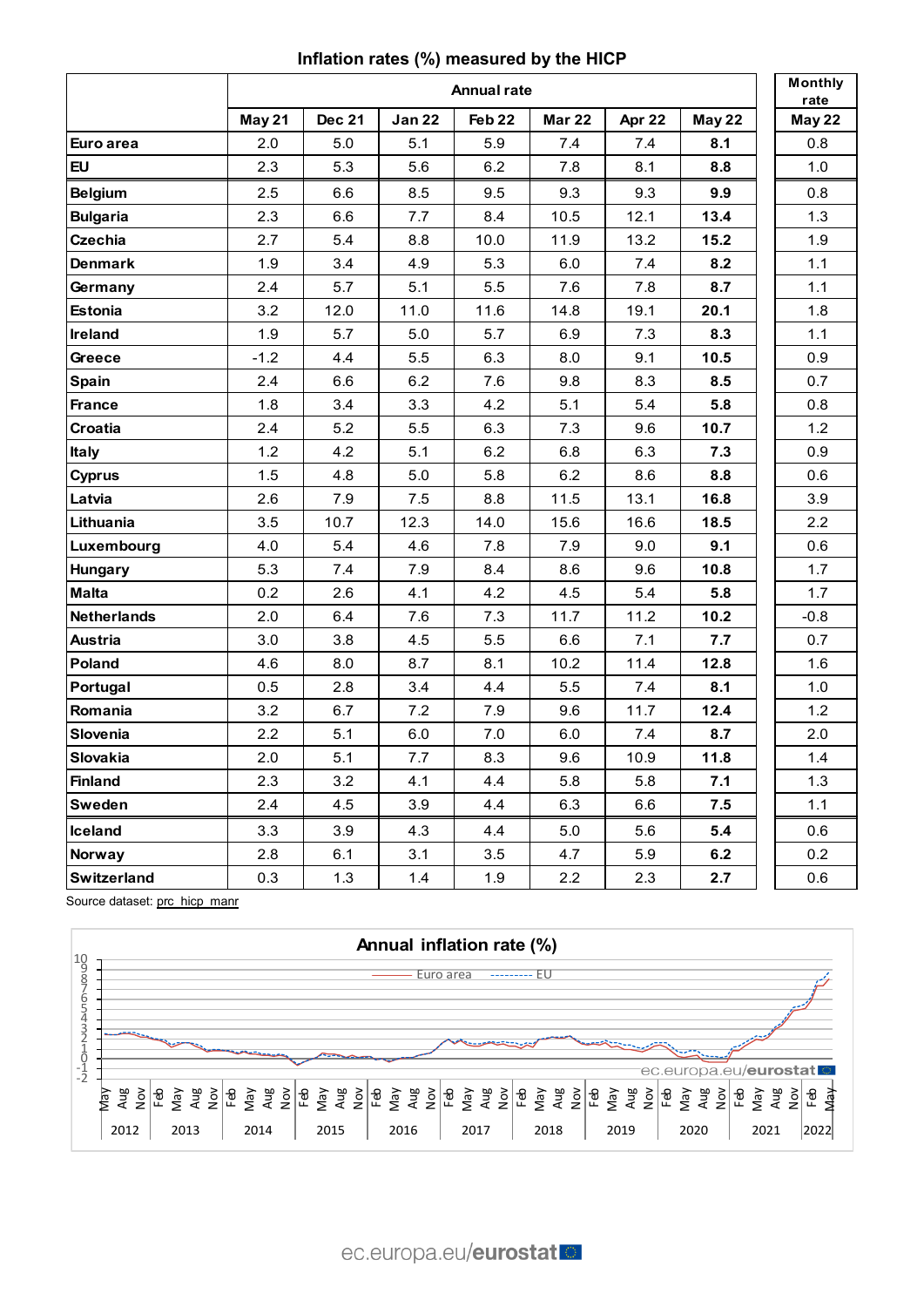|                                        | Weights<br>(‰) | <b>Annual rate</b> |               |               |                   |               |        |        | <b>Monthly</b><br>rate |
|----------------------------------------|----------------|--------------------|---------------|---------------|-------------------|---------------|--------|--------|------------------------|
|                                        | 2022           | May 21             | <b>Dec 21</b> | <b>Jan 22</b> | Feb <sub>22</sub> | <b>Mar 22</b> | Apr 22 | May 22 | May 22                 |
| <b>All-items HICP</b>                  | 1000.0         | 2.0                | 5.0           | 5.1           | 5.9               | 7.4           | 7.4    | 8.1    | 0.8                    |
| All-items excluding:<br>> energy       | 890.7          | 0.9                | 2.8           | 2.5           | 3.1               | 3.4           | 4.1    | 4.6    | 0.7                    |
| > energy, unprocessed food             | 841.2          | 0.9                | 2.7           | 2.4           | 2.9               | 3.2           | 3.9    | 4.4    | 0.7                    |
| > energy, food, alcohol &<br>tobacco   | 681.8          | 1.0                | 2.6           | 2.3           | 2.7               | 3.0           | 3.5    | 3.8    | 0.5                    |
| > energy, seasonal food                | 862.7          | 0.9                | 2.7           | 2.5           | 2.9               | 3.3           | 4.0    | 4.6    | 0.7                    |
| > tobacco                              | 975.8          | 1.9                | 5.0           | 5.2           | 5.9               | 7.6           | 7.6    | 8.2    | 0.8                    |
| Food, alcohol & tobacco                | 208.9          | 0.5                | 3.2           | 3.5           | 4.2               | 5.0           | 6.3    | 7.5    | 1.3                    |
| > processed food, alcohol &<br>tobacco | 159.4          | 0.7                | 2.8           | 3.0           | 3.5               | 4.1           | 5.4    | 7.0    | 1.6                    |
| > unprocessed food                     | 49.5           | 0.0                | 4.7           | 5.2           | 6.2               | 7.8           | 9.2    | 9.0    | 0.4                    |
| Energy                                 | 109.3          | 13.1               | 25.9          | 28.8          | 32.0              | 44.3          | 37.5   | 39.1   | 1.9                    |
| Non-energy industrial goods            | 265.2          | 0.7                | 2.9           | 2.1           | 3.1               | 3.4           | 3.8    | 4.2    | 0.6                    |
| Services                               | 416.7          | 1.1                | 2.4           | 2.3           | 2.5               | 2.7           | 3.3    | 3.5    | 0.4                    |

## **Euro area inflation rate (%), selected aggregates**

## **Contributions to the euro area annual inflation rate (pp), selected aggregates**

|                                     | <b>Contributions</b> |               |               |                   |        |        |        |
|-------------------------------------|----------------------|---------------|---------------|-------------------|--------|--------|--------|
|                                     | May <sub>21</sub>    | <b>Dec 21</b> | <b>Jan 22</b> | Feb <sub>22</sub> | Mar 22 | Apr 22 | May 22 |
| Food, alcohol & tobacco             | 0.15                 | 0.71          | 0.77          | 0.90              | 1.07   | 1.35   | 1.59   |
| > processed food, alcohol & tobacco | 0.14                 | 0.47          | 0.50          | 0.58              | 0.68   | 0.89   | 1.14   |
| > unprocessed food                  | 0.02                 | 0.23          | 0.26          | 0.31              | 0.39   | 0.46   | 0.45   |
| Energy                              | 1.19                 | 2.46          | 2.80          | 3.12              | 4.35   | 3.70   | 3.87   |
| Non-energy industrial goods         | 0.19                 | 0.78          | 0.56          | 0.81              | 0.90   | 1.02   | 1.13   |
| Services                            | 0.45                 | 1.02          | 0.98          | 1.04              | 1.12   | 1.38   | 1.46   |

Source dataset: [prc\\_hicp\\_ctrb](https://ec.europa.eu/eurostat/databrowser/bookmark/bac11816-2418-49ca-8966-654723b72928?lang=en)

#### **Geographical information**

The **euro area** consists of Belgium, Germany, Estonia, Ireland, Greece, Spain, France, Italy, Cyprus, Latvia, Lithuania, Luxembourg, Malta, the Netherlands, Austria, Portugal, Slovenia, Slovakia and Finland.

The **European Union** includes Belgium, Bulgaria, Czechia, Denmark, Germany, Estonia, Ireland, Greece, Spain, France, Croatia, Italy, Cyprus, Latvia, Lithuania, Luxembourg, Hungary, Malta, the Netherlands, Austria, Poland, Portugal, Romania, Slovenia, Slovakia, Finland and Sweden.

The euro area and European Union data refer to the respective country compositions at a specific point in time. Changes in the composition of these aggregates are incorporated using a chain index formula. For more information on this, please read this [note.](https://ec.europa.eu/eurostat/documents/272892/272974/EU-and+EEA-aggregates-calculation-post-Brexit/)

#### **Methods and definitions**

**Annual inflation** is the change of the price level of consumer goods and services between the current month and the same month of the previous year. **Monthly inflation** is the change of the price level between the current month and the previous month.

A **contribution** shows how much of the annual inflation rate comes from a particular component of the HICP. The contributions are calculated according to a method which ensures their additivity (allowing for rounding).